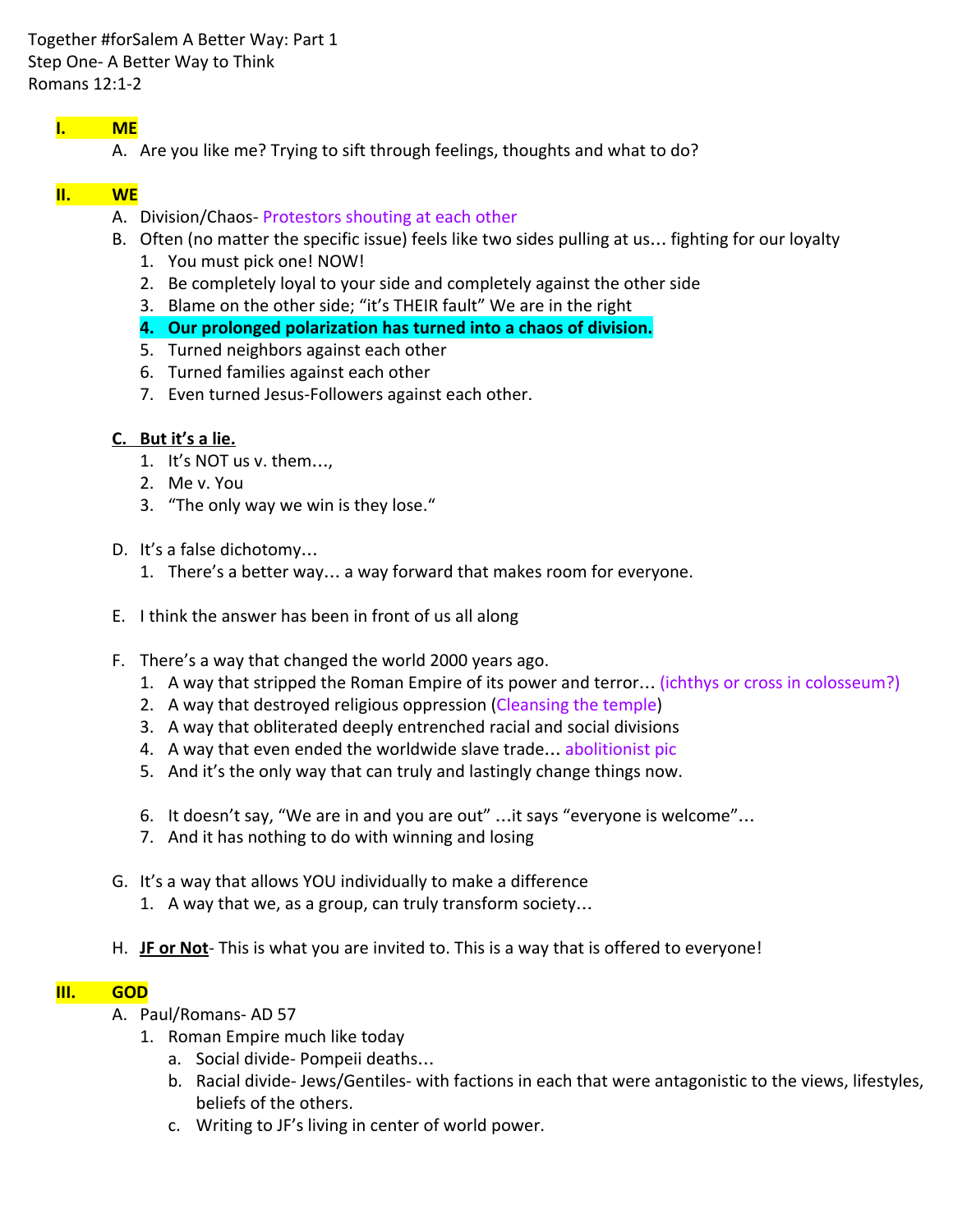#### B. V. 1a

#### And so, dear brothers and sisters, I plead with you to give your bodies to God…

- 1. Plead- Urge/Beg- "This is important!"
- 2. Give your bodies- Everything you are, everything you do
- 3. A JF's identity isn't a political party/politician/nation/ or race… it is Jesus.
- 4. A Jf's loyalty is to God and his kingdom… Why?

## C. V. 1b

#### Because of all he has done for you

- 1. This is a Jf's motivation and empowerment! GRATITUDE!
- 2. God gave up his rights as God, became human, sacrificed himself daily and ultimately for us… so hard to believe…
	- a. That's the core of Xianity.
	- b. The Core of Xianity- God gave his rights and life for us.
	- c. God loves you so much… is so for you that he gave up all of himself for you.
- 3. So in response we are able to…

### D. V. 1c

#### Let them be a living and holy sacrifice- the kind he will find acceptable. This is truly the way to worship him.

- 1. B/c of our gratitude… Everything we are and everything we do… is given to him for his plans and purpose.
- 2. That is WORSHIP.
- 3. Not singing songs that make us feel good, not going to study after study, learning more and more, not just trying really hard not to do naughty things… none ultimately bad But that's mostly for us.
- 4. True holiness? True wors hip? Living a life that reflects Jesus' love.
- 5. True holiness and worship is living a life that reflects Jesus' love.
- 6. Paul digs into HOW we can actually do this… it's not trying really hard, disengaging from the mess, sending positive vibes, or simply voting differently, etc…

### E. V. 2a

### Don't copy the behavior and customs of this world

- 1. Behaviors and customs?- A lot there, but at the core/root is a way of thinking…
- 2. Their cultural thinking- Look out for yourself and your kind, might makes right Roman soldiers, religion is for getting what you want.
- 3. Our culture- Everyone is labeled in a group, Pick a side, What I want is what matters most. Polarization= Hate
- 4. What does our culture do to those they disagree with?
	- a. Try to destroy the other side… reputation, focus on the facts that make them look bad and you good. Mock, belittle, insult, dehumanize… attaching a label- liberal, conservative, racist, homophobe, republican, democrat, far right, far left... Don't copy that!
	- b. Me- In teacher's lounge old pic of Jon?
	- c. Next is KEY

# F. V. 2b

### But let God transform you into a new person by changing… the way you think.

### 1. 2 Cor 5:17

- 2. When become JF- changed into a new person… someone who is constantly transforming to a clearer and clearer, brighter and brighter reflection of Jesus.
- 3. Starts with thinking… (how we judge reality /feelings/perceiving)
- 4. Start seeing people, the world, arguments, culture, society differently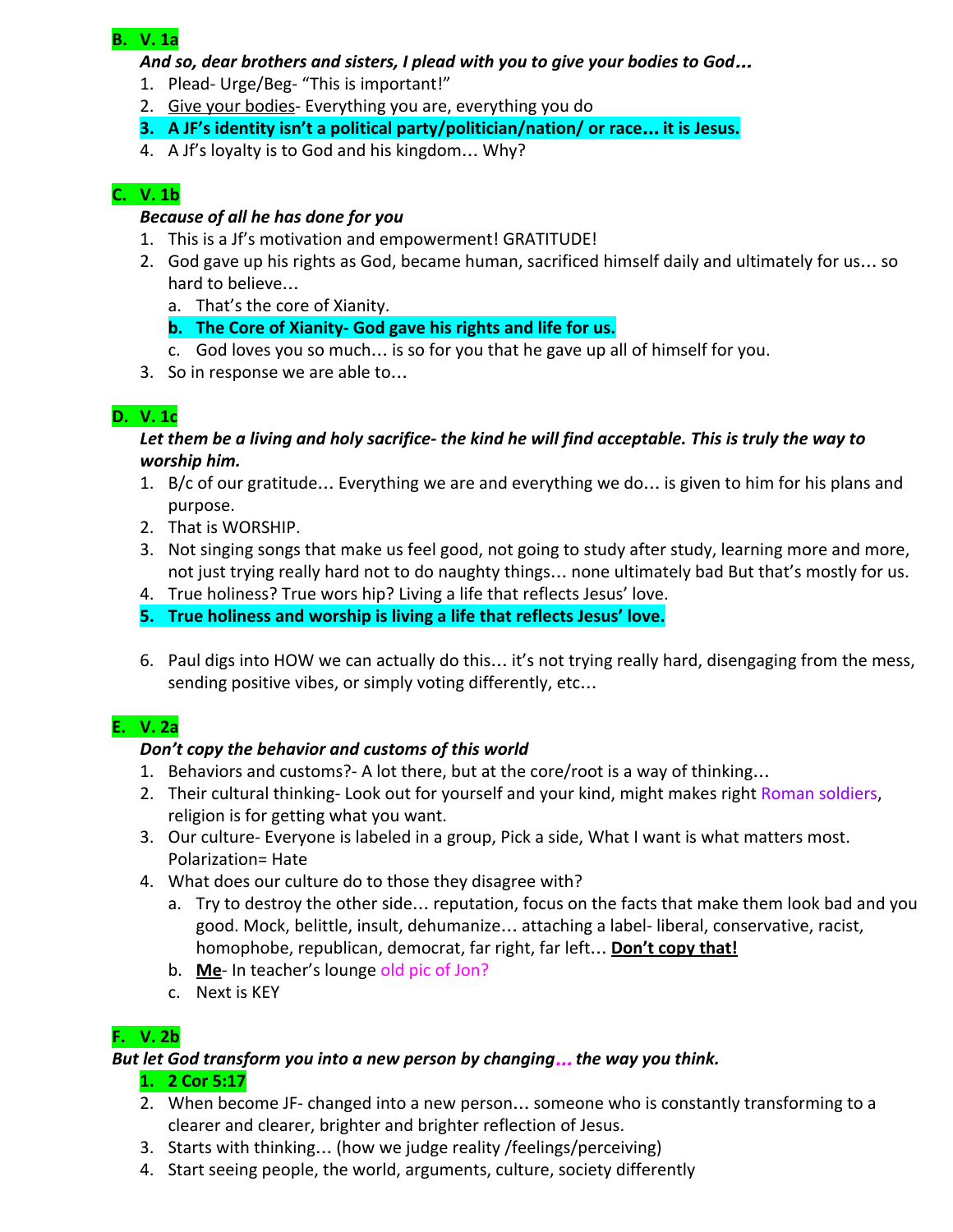- 5. Start thinking through things with God's eyes.
- 6. Start assuming the best not the worst.
- 7. See people as they can be not as what they do in their lowest points
- 8. Benefit of a doubt
- 9. There's not a political motive or answer to everything.
- 10. Just b/c they win doesn't mean I lose.
- 11. You can be FOR them before they are or even if they are never FOR you.
- 12. Your goal isn't to win but to listen, understand, and love.
- 13. You'll be amazed how your opinion starts to matter and be listened to the more you listen to and love others.
- 14. Then the question of… "What do I do" will come…
- 15. Transforming our individual thinking is the first step to transforming our society as a whole.

# G. V. 2c

#### Then you will learn to know God's will for you, which is good and pleasing and perfect.

- 1. God's will for you?
	- a. Not what your major should be, who you should marry, what job to apply for…
	- b. Law of LOVE
	- c. God's will for you is to love him and love your neighbor as yourself.
	- d. You can't love God and not love those he created and died for… healing pic?
	- e. Their pain is your pain, their success is your success, their hopes and dreams are your hopes and dreams…
- 2. Let God transform your mind/thinking and you will know the answer to What Does Love Look Like?

#### H. JF

- 1. When people see you do they see your culture or your King? Words of each on each side?
- 2. Ancient Romans hated Xians bc they refused to swear loyalty to particular culture/empire/emperor… (persecution pics)
- 3. Though they submitted to authority… their allegiance was to one King…
- 4. Their motives were to honor him b/c of his love… not to promote their views or exert their power.
- 5. Why they stayed in plague infested cities to care for the sick
- 6. Why they adopted babies left to die to the road side
- 7. Refused to be defined by class/race/nationality- defined AND united by loyalty to the King of Love and the Kingdom of heaven.
- 8. Laws and politicians important… blessing to have a choice to bring change but are not the ultimate deeper answer- hasn't worked yet
- 9. The answer is people, transformed by the love of Jesus, living out that love to their neighbors.

#### Where do we start?

### IV. YOU

- A. **Allow your thinking to be transformed-** little exercise.
	- 1. Not JF- Still helpful... welcome to try this, too! Read Jesus' words (Matt 5:3-10) once a day for a week. Downloadable card?
		- a. Bonus- Jesus is telling us how to be happy (blessed are)

Then…

- 2. Lovingly engage with those who are different than you. Try it...
	- a. START by being FOR them- asking and listening FIRST and talking SECOND
	- b. Seek out and Listen to viewpoints that are different from yours.